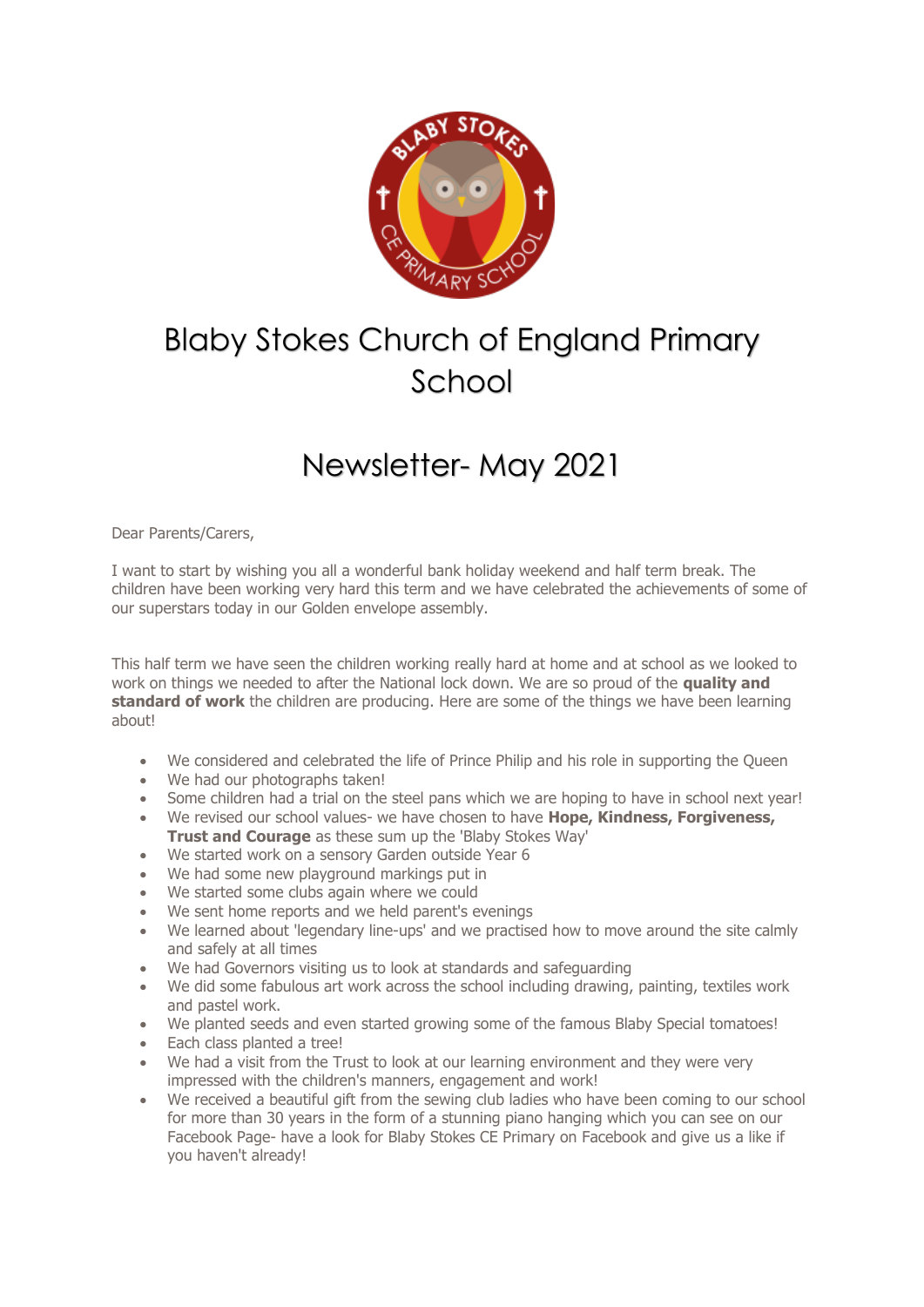One of the new playground markings!

Please can we ask parents to be very careful about the **parking on Auburn Road-** we have had reports of a near- miss incident with a child on the pavement and a reversing car in a small space which is too awful to contemplate. We have heard about cars being bumped by pedestrians and even of cars parking on our neighbour's drives. We know that congestion is an issue around all schools but this gate is proving to be very worrying now. Please can we ask that you park further away and walk in if you are using the

Auburn Road gate? We do not want parents issued with parking fines or worse, for a serious accident to occur, before steps are taken to make it safer. Thank you for your understanding.

We appreciate that the 3 gate staggered system is not always ideal, especially for families who have to walk a lot further to their gate than usual, but Government advice to us is that we keep our **risk assessment** for our site as it is until further easing of restrictions are announced. However, we are mindful that with the increasing concern about the new variant, we may not get back to 'normal' quite yet, so we appreciate your continued support.

We look forward to seeing everyone back on **Monday June 7th** at the usual times at the usual gates.

Have a wonderful break!

Best wishes Mrs Rodger



Thank you for our beautiful piano piece Sue Skelton and Kathy Francis!